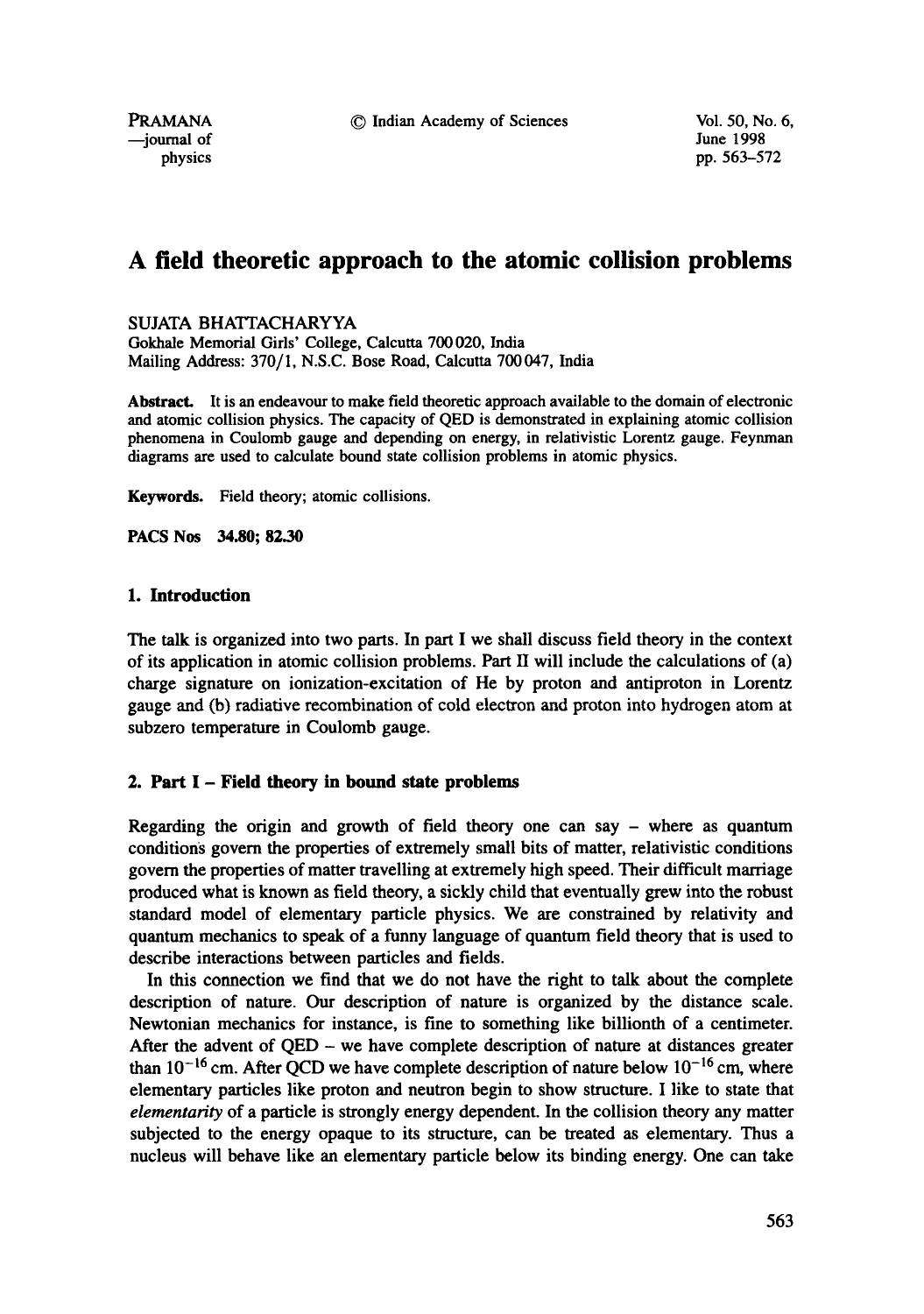the liberty to represent a nucleus as Fermi-particle or a Bose-particle depending on its resultant spin. In atomic physics, bare ions can be represented by Feynman directed line.

Use of field theory in bound state problems in atomic physics may be justified on the following grounds. With the increase in precision in the measurements of various atomic collision processes, application of sophisticated theories are needed to explain experimental findings. Traditionally QED is used to study collision phenomena between free particles. The application of the gauge invariant language of quantum electrodynamics (QED) in collisions of atoms/molecules, with leptons or ions, though rarer, is most general. In the low energy limit QED exhibits classical behaviour. But because of the fully covariant treatment from the onset one may expect to get different results in QED technique as compared to the result obtained by extending the classical result to the relativistic limit. In quantum mechanical collision theory particles are assumed to be free if the interaction vanishes at  $t = \pm \infty$ . In principle by free particle it is meant that there is no interaction between particle and quantized electromagnetic field [1]. A bound particle in atomic physics is one which is under the influence of the Coulomb field of the nucleus. Bound particles in the presence of the external electromagnetic field have all the characteristics of the free particles as regards equal-time commutators and anticommutators of the field operators [1]. A composite system of particles in QED is represented by a string of field operators (e.g. creation operators) operating on particle vacuum and multiplied by the solution of the Schrödinger equation in momentum space [2]. For interaction between particles, bound or free, one may take for the interaction matrix the free particle interaction Hamiltonian operated between the initial and the final state vectors obtained in a field theoretic way. The interaction Hamiltonian is written either in Coulomb gauge or in Lorentz gauge. Very high energy ion beams now being available, Feynman diagrams are found to be convenient tools for calculating the high energy atomic collision processes. One can represent a nucleus by a Feynman directed line assuming it to be an elementary particle. Bound electrons are also represented by Feynman directed lines, and the information that these are bound will be contained in the state vectors. We have used the field theoretic technique in Coulomb gauge to calculate low energy processes like excitation [3], ionization [4], muon catalysed fusion [5] and recombination [6]. Feynman technique is used to calculate double ionization [7], charge transfer [8], transfer ionization [9] etc., due to high energy collisions. Since detailed discussion of the technique is beyond the scope of this talk, we present in part II two examples on the application of the field theory.

## **3. Part H**

3.1 *Use of Lorentz gauge and Feynman diagram to calculate ionization-excitation of He by proton*  $(P^*)$  *and antiproton*  $(P^-)$ 

$$
\text{He} + P^+(P^-) \to \text{He}^+(nl) + P^+(P^-) + e^-.
$$
 (1)

Single ionization of He by energetic charged particles is well understood as long as  $He<sup>+</sup>$ remains in the ground state  $[10]$ . However when the He<sup>+</sup> goes to the excited state the situation becomes quite fascinating. Several theories exist to explain double ionization (DI) by charged particles, but the quantal calculation on IE [11, 12] is still rare. McGuire

> *Pramana - y. Phys.,* **Vol. 50, No. 6, June 1998 Special issue on "Proceedings of the XI NCAMP"**

564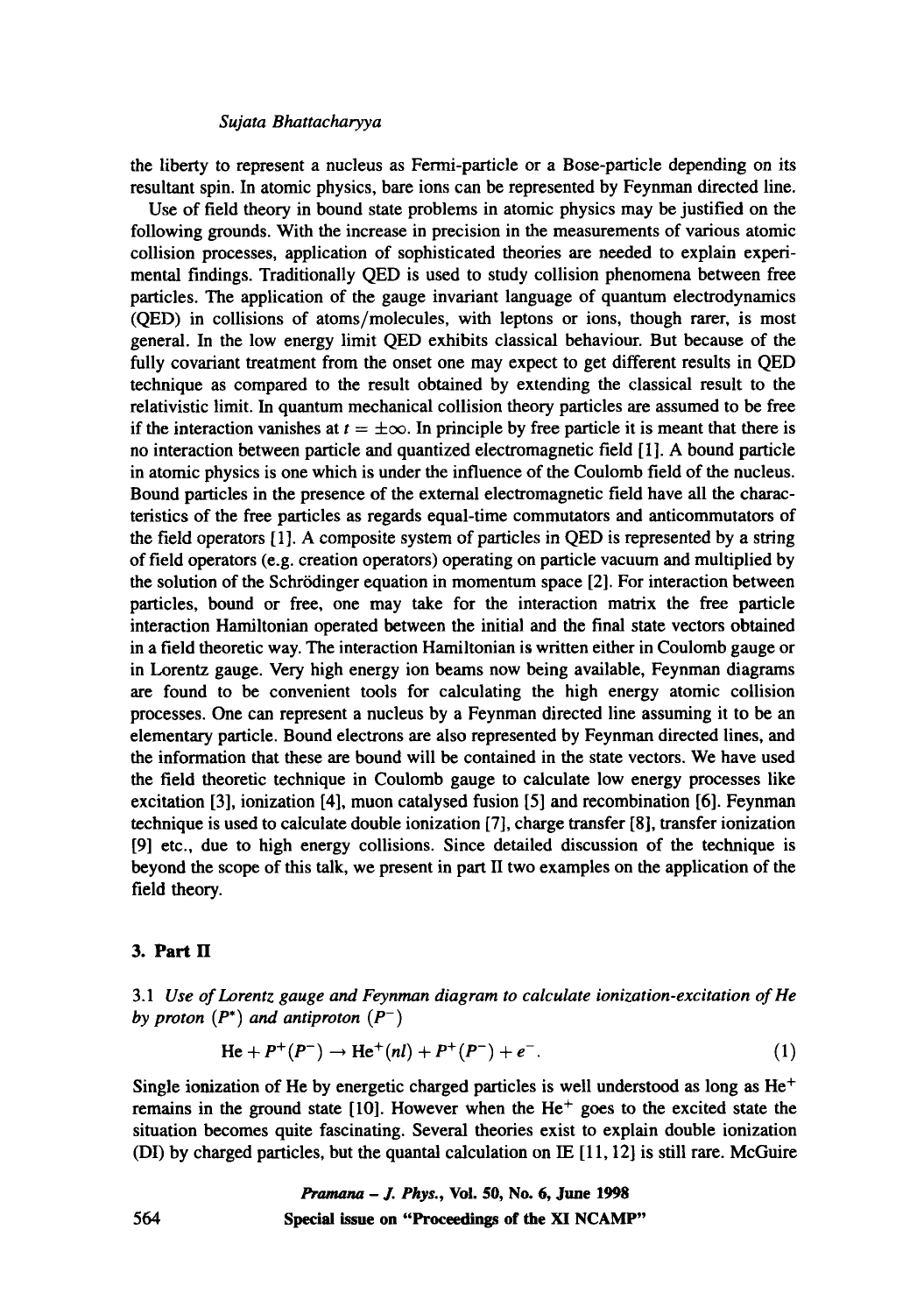*Field theory in atomic collision* 



Figure 1. Feynman diagram for ionization-excitation of He by projectiles of charge Z.  $e_n^r$  represents bound electron,  $e^-$  is the ionized electron. (a) Shake-up mechanism, **(b)** two-step-one mechanism, (c) two-step-two mechanism.

[13] and Ford and Reading [14] have suggested that IE, being a two-electron process like DI, can be treated by the same model calculation as DI. McGuire has identified collision mechanisms responsible for DI. These are the shake-up (SU) process and the two-step (TS) process. In the present work we shall compute the SU and TS processes in a field theoretic way.

The high energy charged projectile interacts with the electron cloud of the He atom ejecting one electron and leaving behind  $He<sup>+</sup>$  in an excited state. Feynman diagrams representing SU mechanism (figure 1a) corresponds to ejection of electron due to the current - current interaction between one of the bound electrons and the fast projectile, and excitation of the second electron due to change in the Coulomb field of the nucleus. The correlated wave function [15] takes care of the Coulomb effect. In principle, SU mechanism arises out of the static correlation between the two bound electrons. The second order Feynman diagram with one virtual photon exchange and the corresponding second order S-matrix giving the SU amplitude can be identified with the first order Born term as given by McGuire. Under TS process there are two fourth-order Feynman diagrams namely two-step-l(TS1) and two-step-2 (TS2). The TS1 mechanism (figure lb) arises out of the dynamic correlation between the ejected electron and the bound electron. In the TSI mechanism virtual photon exchange between the projectile and the atom causes ejection of one of the electron. The ejected electron in turn exchanges a virtual photon with the remaining bound electron raising it to the excited state. The TS2 mechanism (figure lc) is a case of double collision between the projectile and the He atom. Projectile exchanges two virtual photons with the target causing simultaneous ionization and excitation. TS amplitudes can be identified with the second order Born terms in matter-radiation field coupling. Unlike McGuire's TS amplitudes, present TS amplitudes cannot be taken as the products of S-matrices for single ionization and excitation. TS1 and TS2 both contain two virtual photon propagators and one particle propagator. The particle propagator in the TS1 amplitude is an electron propagator necessary for dynamic correlation between the outgoing electron and the bound electron which is excited. In the TS2 process the particle propagator is the projectile propagator essential for double collision causing simultaneous ionization and excitation. As such, because of the anticommutative and covariant nature of the algebra, contributions from

> *Pramana - J. Phys.,* **Vol. 50, No. 6, June 1998 Special issue on "Proceedings of the XI NCAMP"** 565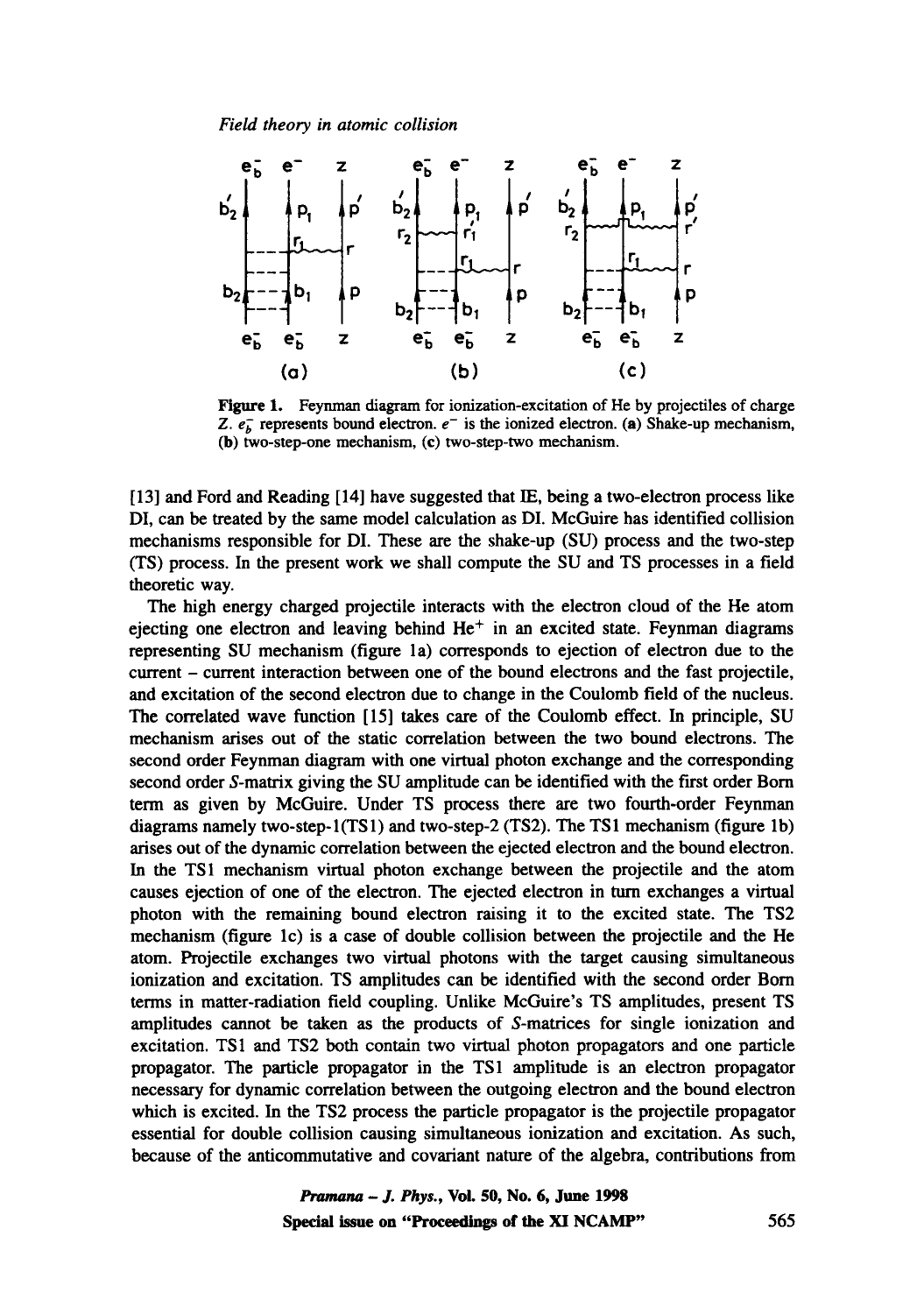the TS 1 and TS2 terms, and the term due to interference between SU and TS, will be at variance with that obtained from usual quantum mechanical methods. The SU and the TS1 amplitudes contain Z (projectile charge), while the TS2 amplitude contains  $Z^2$  as factor. The interference of TS2 with SU and TS1, which is proportional to  $Z<sup>3</sup>$ , causes differences in IE of He by protons and antiprotons.

In the present paper we find that for projectile energies from 1-3 MeV/amu, the total cross section for IE by antiprotons becomes greater than that by equivelocity protons by a factor of two, only when the maximum limiting value of the energy  $E_1$  of the ejected electron is less than 39.5 eV. We have presented here the total cross section (TCS) for IE of He to 2p-state, as well as the differential cross section (DCS) with respect to  $E_1$ .

For like-charge projectile  $(p^-, e^-)$ , the present theory predicts decreasing cross section with increasing mass. In the absence of any theoretical calculation we have compared the present result with the existing experimental data [16, 17]. IE by electrons is also presented. The experimental data by the two groups [16, 17] do not agree among themselves. Fuelling *et al* and Pederson and Folkman had declared uncertainties to the extent of 10% and 20% respectively in their data.

The interaction S-matrix is computed between the initial and the final bound state vectors  $|\Psi_i\rangle$  and  $|\Psi_f\rangle$  respectively [18].

$$
|\Psi_i\rangle = (2\pi)^{1/2} \exp(iR_0L_0)\phi_i(x, y, R)C_{b_1}^+ C_{b_2}^+ a_p^+ |0\rangle, \qquad (2)
$$

$$
|\Psi_i\rangle = (2\pi)^{1/2} \exp(iR_0L_0)\phi_i(x, y, R) C_{p_1}^+ C_{p_2}^+ a_p^+ |0\rangle, \tag{3}
$$

where  $\vec{r}_1 = \vec{r}_1 - \vec{R}$ ,  $\vec{y} = \vec{r}_2 - \vec{R}$ .  $\vec{r}_1$ ,  $\vec{r}_2$  and  $\vec{R}$  are respectively the space coordinates of the two electrons and CM of the He atom.  $L(L_0, \vec{L})$  and  $R(R_0, \vec{R})$  are the 4-momentum and the 4coordinate respectively of the CM.  $C_{p_1}$ 's and  $a_p$ 's are the annihilation operators of the electrons and charged projectiles respectively with  $u(p_1)$  and  $U(p)$  being the corresponding spinors.

The bound electron current at  $r_1$  is

$$
(J_{\mu}^{\epsilon})_{r_1} = (\overline{\Psi}_e \gamma_{\mu} \Psi_b)_{r_1}.
$$

The projectile current at  $r$  is

$$
(J_{\nu}^{z})_{r} = (\overline{\Psi}_{z}\gamma_{\nu}\Psi_{z})_{r}.
$$

 $\Psi_e$ ,  $\Psi_b$ , and  $\Psi_z$  are respectively the state vectors for ionized-electron, bound electron and the projectile of charge *Z.*  $D(r - r_1)$  is the photon propagator.  $S_e(r_2 - r'_1)$  is the electron propagator in figure 1b, and  $S_r(r'-r)$  is the projectile propagator in figure 1c. The Smatrices corresponding to different diagrams are given below [19].

$$
S_2^{\rm su} = Ze^2(J_{\mu}^e)_{r_1}D(r - r_1)(J_{\nu}^z)_{r},\qquad(6)
$$

$$
S_4^{\text{ts1}} = Ze^4(J_\nu^z)_r \overline{\Psi}_f \gamma_\mu S_e(r_1'-r_1) \gamma_\nu \Psi_f(J_\mu^e) r_2 D(r-r_1)D(r_2-r_1'),\tag{7}
$$

$$
S_4^{s2} = Z^2 e^4 \overline{\Psi}_z \gamma_\mu S_z (r'-r) \gamma_\nu \Psi_z (J_\nu^e) r_2 (J_\mu^e) r_1 D(r-r_1) D(r'-r_2). \tag{8}
$$

The probability amplitude for IE will be given by

$$
M_{fi} = \langle \Psi_f | S_2^{\rm su} + S_4^{\rm ts1} + S_4^{\rm ts2} | \Psi_i \rangle.
$$
 (9)

The cross section for the process is given by

*Pramana - J. Phys.,* **Vol. 50, No. 6, June 1998 Special issue on "Proceedings of the XI NCAMP"** 

566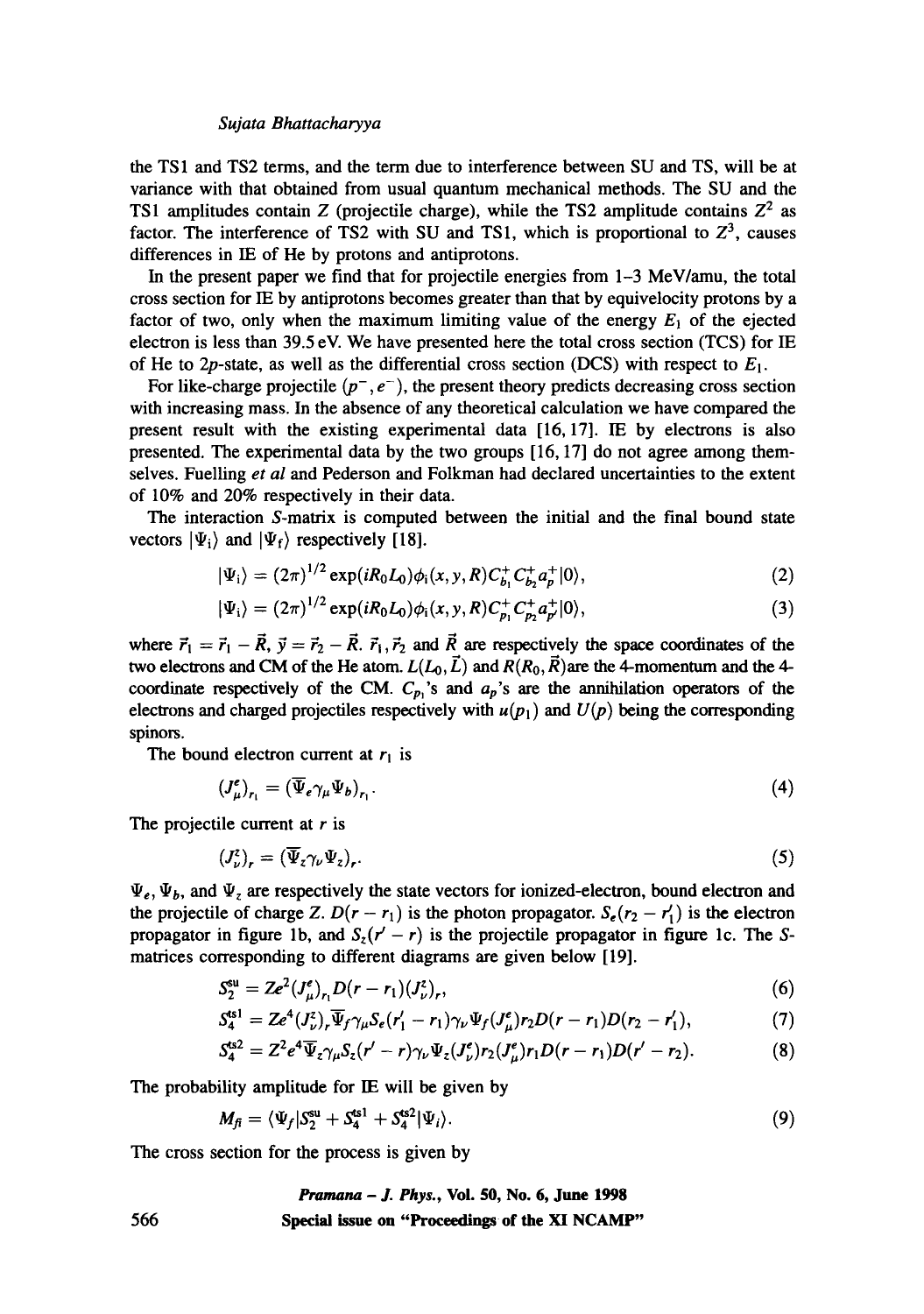*Field theory in atomic collision* 

$$
\sigma^{z} = \frac{M}{|p|} \int \left| M_{\vec{p}}^{z} \right|^{2} \frac{d^{3} p' d^{3} p_{1}}{(2\pi)^{6}} = \frac{mM}{|\vec{p}|} \int C|W^{z}|^{2} |\vec{p}_{1}| dE_{1} d\Omega. \tag{10}
$$

 $C$  is a function of the incident projectile momentum and

$$
|W^z|^2 = (Ze^2K_1 + Ze^4K_2 + Z^2e^4K_3)^2.
$$
 (11)

The three terms in  $W^z$  are contributions from the three mechanisms SU, TS1 and TS2 respectively [20]. K's contain the products of spinors and propagators. It is obvious from  $W<sup>z</sup>$  that the cross section will contain a term proportional to  $Z<sup>3</sup>$  that will be responsible for any difference in the cross sections between the negative and the positive projectiles. The dominant contribution from  $W^z$  is

$$
|W^z|^2 = (8m^2 E_1^2 X_2^2)^{-1} [Z^2 X_2^2 + Z^2 12\pi e^2/\Delta_{nl} - Z^3 6\pi e^2/\{F_{nl}(\varepsilon_{1s}/E_1 - 1)\}],
$$

where

$$
X_2^2 = (\varepsilon_{1s} - \varepsilon_{nl})^2, \quad \Delta_{nl} = \varepsilon_{1s^2} - \varepsilon_{nl},
$$
  

$$
F_{nl} = \Delta_{nl} - \varepsilon_{1s} - \frac{E}{M} \left( 1 - \frac{E_1 + \varepsilon_{1s}}{2E} \right) (E_1 + \varepsilon_{1s})
$$

and  $E_1$  is the energy of the ejected electron, E is the projectile energy,  $\varepsilon_{1,2}=2\varepsilon_{1,3}=$ 79.0 eV.

By negative projectile, IE is found to be a factor of two, larger than that by the equivelocity positive projectile in the collision energy range 1-3 MeV/amu. The present result is shown in figures 2, 3 alongwith the existing experimental results [16, 17].



Figure 2. Total cross section for ionization-excitation of He to 2p-state versus energy of the projectiles  $e^-$  and  $p^+$ . Present result:  $e^-$ ,  $-\cdots$ ;  $p^+$ ,  $- \cdots$ . Experiment: Fuelling *et al* [16]  $e^- \rightarrow \bullet$ ,  $p^+ \rightarrow \circ$ ; Pedersen and Folkman [17]  $e^- \rightarrow \Box, p^+ \rightarrow \blacksquare$ .

*Pramana - J. Phys.,* **Voi. 50, No. 6, June 1998 Special issue on "Proceedings of the XI NCAMP"** 567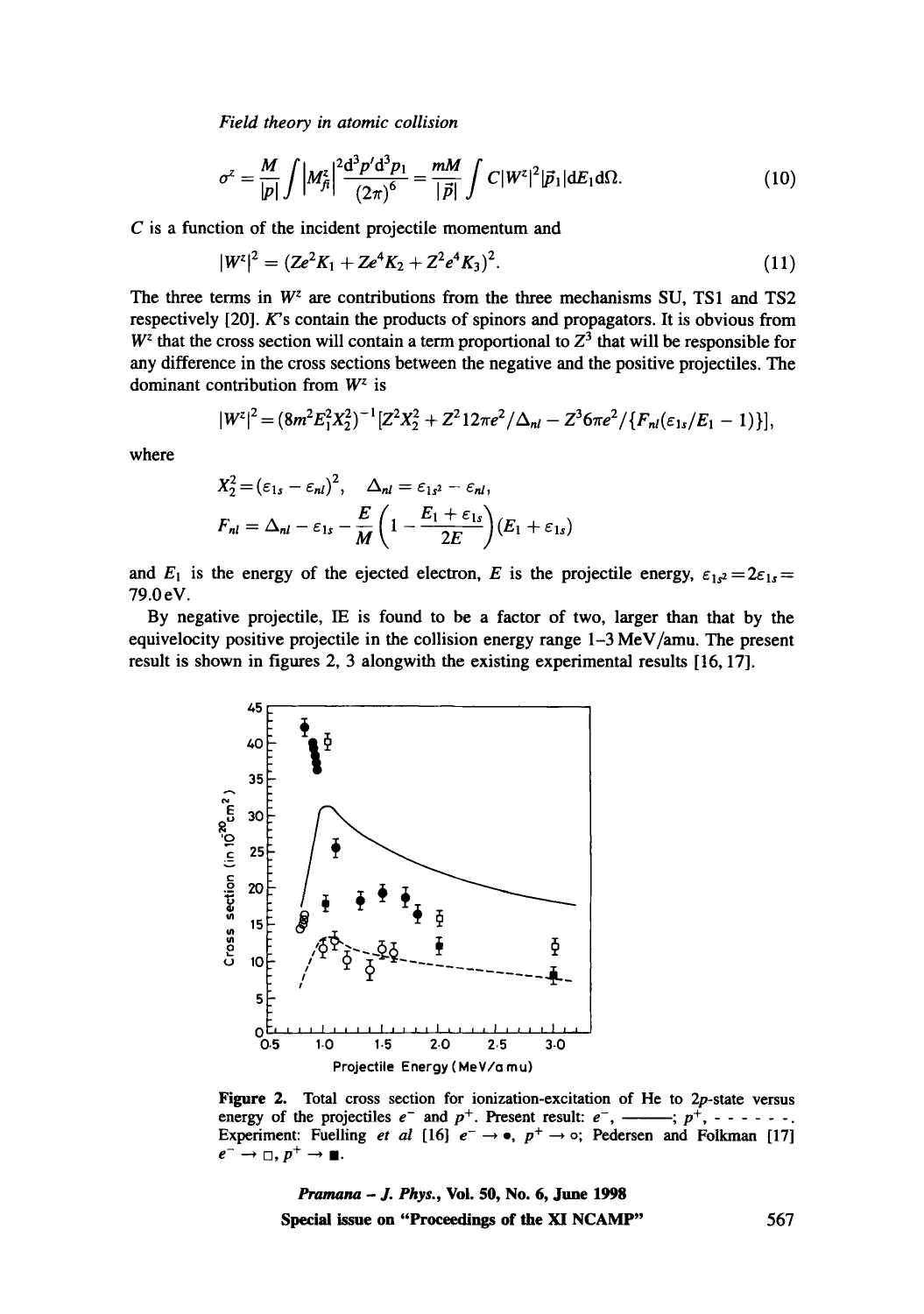

**Figure 3.**   $p^+$ ,  $-$ . Same as in figure 2 for present result with projectiles,  $e^-$ , -\*-;  $p^-$ , -

# 3.2 *Use of QED in Coulomb gauge: Radiative recombination (RR) of cold electron with proton*

Spontaneous radiative recombination (SRR) of electron with proton with the spontaneous emission of photon of continuous spectrum via the reaction channel

$$
p^+ + e^- \to H(1s) + \gamma \tag{12}
$$

is known for a long time. Kramer [21] calculated the SRR cross section in 1923 in a semiclassical approach. The quantum mechanical first-order perturbation theory for the same problem was devised by Gordon [22] and implemented by Stobbe [23]. Same calculation also holds good for the formation of antihydrogen from antiproton and positron. Pajek and Schuch [24] have studied the process in a non-relativistic dipole approximation. Experimentally RR are being investigated in the range  $10^{-4}$  to  $1 \text{ eV}$  by a group in Stockholm [25]. Experimental data are usually compared with Kramers' results at low energies applying correcting Gaunt factor. However, Kramers--Gaunt approach systematically yields results smaller than the experimental data [25].

To reduce the gap between the experimental and the theoretical results we have argued that the emitted photon can have both the continuous spectrum as well as discrete spectrum. A new channel

$$
p^{+} + e^{-} \rightarrow H(np) \rightarrow H(1s) + h\nu
$$
 (13)

namely two-step-radiative recombination (TSRR) channel (13) is considered over and above the existing SRR channel (12). In TSRR channel recombination occurs in an intermediate excited state and to conserve momentum it comes to the ground state with

> *Pramana - J. Phys.,* **Vol. 50, No. 6, June 1998 Special issue on "Proceedings of the Xl NCAMP"**

568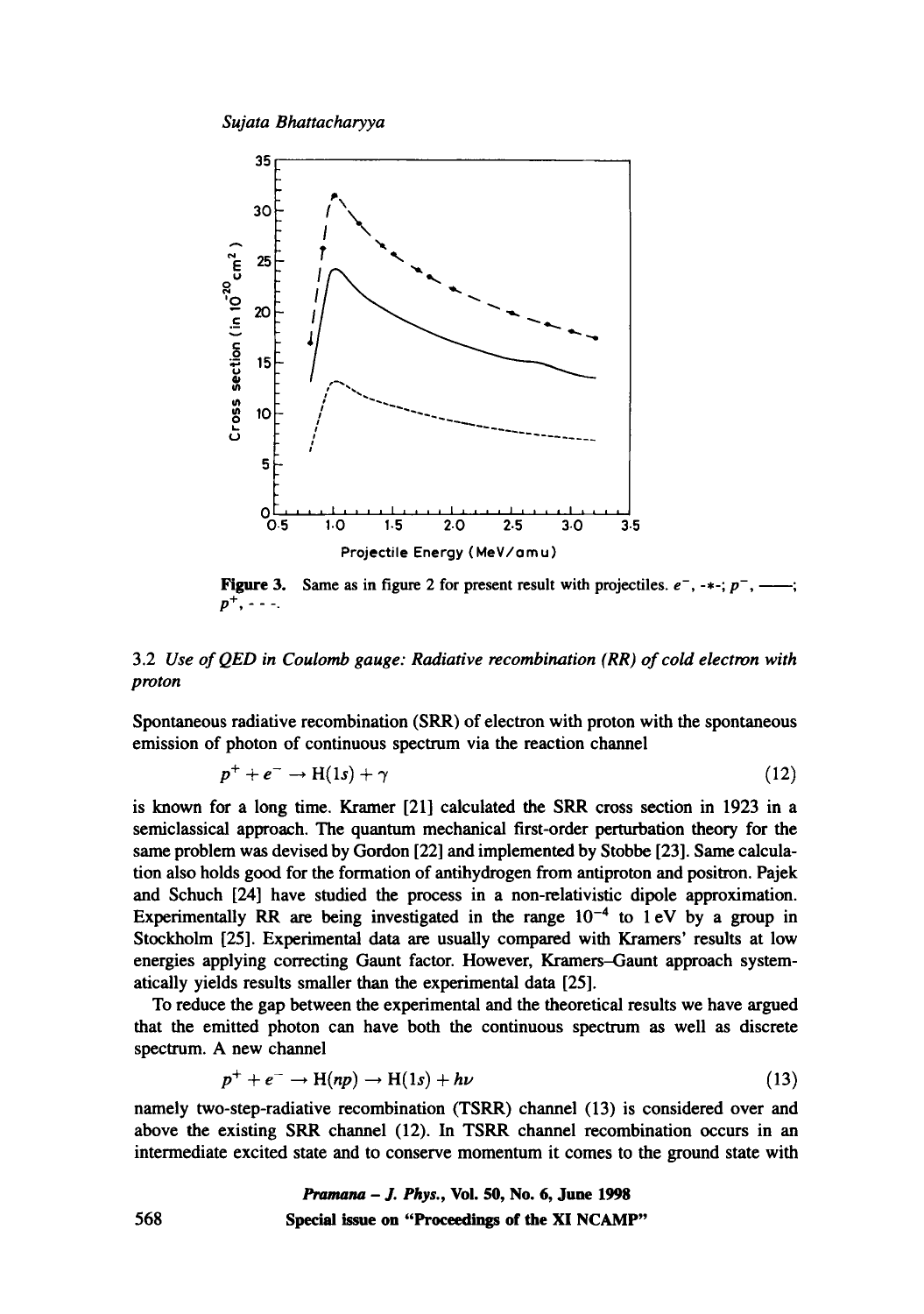

**Figure 4.** Radiative recombination rates  $\alpha_{\text{str}}$  and  $\alpha_{\text{tar}}$  for SRR and TSRR processes respectively.

emission of a discrete photon. We have computed RR cross sections via both the channels in a field theoretic approach in Coulomb gauge. In the SRR channel dominant contribution comes from the recombination into Is and 2s states and compares well with the results of Kramers-Gaunt-Stobbe. Recombination into  $2p$  state is several order smaller than that into 1s state. Recombination via TSRR channel into 1s state with 2p and 3p as the intermediate state are computed. The sum of the contributions of the radiative recombination rates from SRR and TSRR channels are found to agree fairly well with those of the experimental results [25] (figure 4).

The state vectors of the interacting systems in the initial and in the final states are respectively [3]

$$
|\Psi_i\rangle = e^{-iE_i t/\hbar} \int g_i(\vec{q}_1, \vec{l}_1) c_{q_1}^+ a_{l_1}^+ |0\rangle d^3 q_1 d^3 l_1
$$
 (14)

and

$$
|\Psi_f\rangle = e^{-iE_f t/\hbar} \int g_f(\vec{q}_3, \vec{l}_3) c_{q_3}^+ a_{l_3}^+ b_k^+ |0\rangle d^3 q_3 d^3 l_3 d^3 k
$$

where  $c_a^+, a_1^+$  and  $b_k^+$  are the creation operators for electron, proton and photon respectively, g-functions are the Fourier transform in momentum space of the solutions of the Schrödinger equations of the interacting particles. For the TSRR channel the state vector at the intermediate state is

$$
|\Psi_{I}\rangle = e^{-iE_{I}t/\hbar} \int g_{I}(\vec{q}_{2}, \vec{l}_{2}) c_{q_{2}}^{+} a_{l_{2}}^{+} |0\rangle d^{3} q_{2} d^{3} l_{2}. \qquad (15)
$$

*Interaction terms:* S-matrix for the two body radiative recombination is

$$
S = 1 + H_1 + H_2 + H_1H_1 + H_1H_2 + H_2H_2 + \cdots, \tag{16}
$$

*Pramana - J. Phys.,* **Vol. 50, No. 6, June 1998 Special issue on "Proceedings of the XI NCAMP"** 569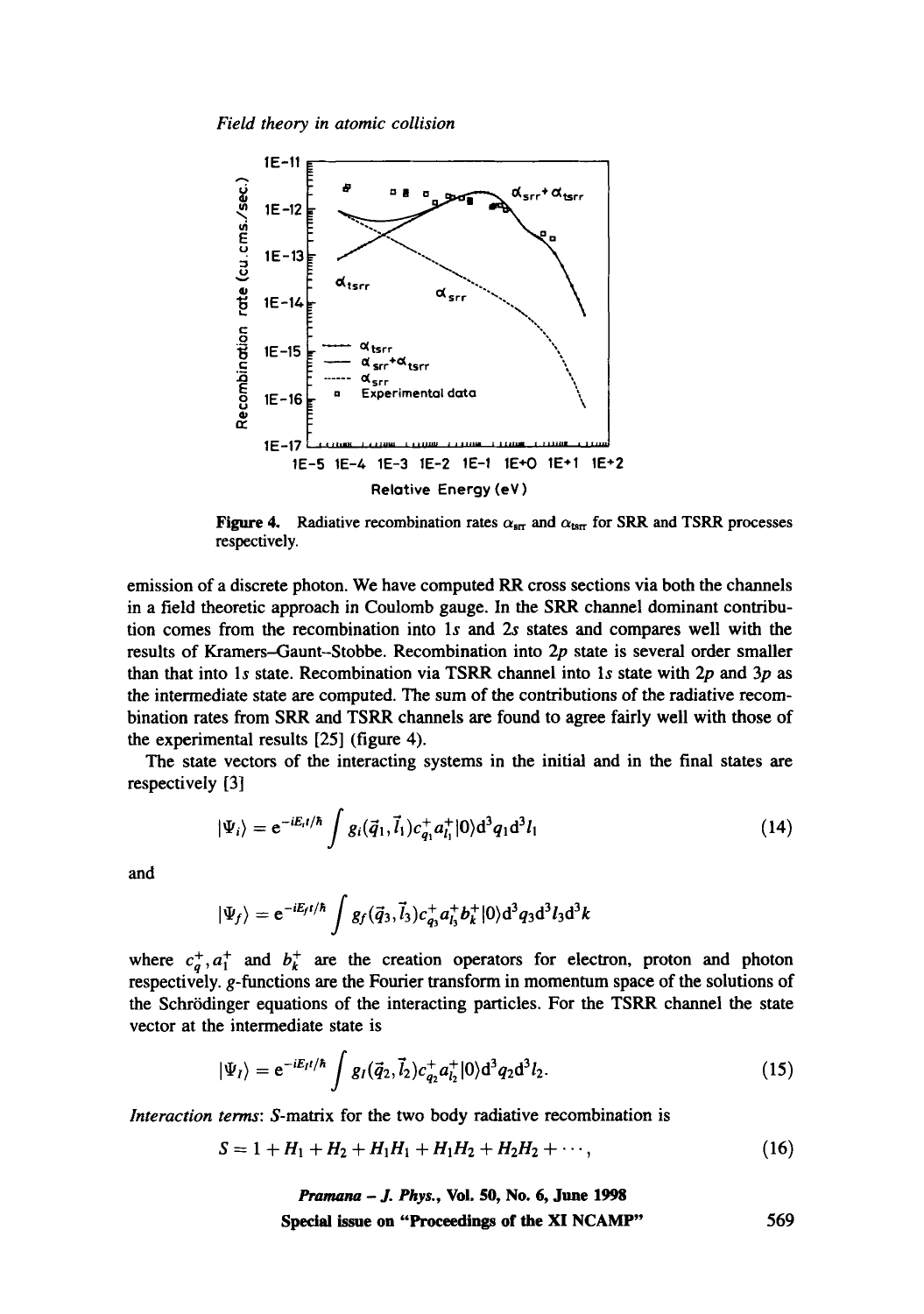where  $H_1$  is the interaction term between matter and electromagnetic field.  $H_2$  is the Coulomb interaction term

$$
H_1 = (e/mc)PA(x) + (e^2/2mc^2)A^2(x),
$$
\n(17)

$$
A(x) = \sum_{\sigma} (2\pi \hbar c^2/\omega k)^{1/2} u_{\sigma} \{c_k \exp(-ik.x) + c_k^+ \exp(ik.x)\}.
$$
 (18)

The Coulomb attraction  $H_2$  between  $e^-$  and  $P^+(D^+)$  to form the virtual intermediate excited state in the TSRR process is

$$
H_2 = \int {\rho(x)\sigma(x')}/{|x-x'|} d^3x d^3x'.
$$
 (19)

 $\rho(x)$ ,  $\sigma(x')$  are the charge densities for electron and proton respectively,

$$
\rho(x) = -e\phi^*(x)\phi(x), \quad \sigma(x') = e\theta^*(x')\theta(x').
$$

The electron and proton field operators are respectively

$$
\phi(x) = \sum_{r} \int a_s^+ \chi_r \exp(isx) \mathrm{d}^3 s, \quad \theta(x') = \sum_{r} \int B_{s'}^+ \lambda_r \exp(is'x') \mathrm{d}^3 s'. \quad (20)
$$

From (16) the lowest order perturbation responsible for SRR and TSRR are respectively  $H_1$  and  $H_1H_2$ . The matrix element for the formation of atom at sub-zero temperature are given below.

*Two-body radiative recombination:* 

(i) *SRR channel*: The amplitude  $M_{\text{SRR}}$  for SRR process calculated using dipole approximation

$$
M_{\text{SRR}}^{nl} = \langle \Psi_f | H_1 | \Psi_i \rangle
$$
  
= 
$$
\underline{C}(-im/k) \hbar ck \langle \Psi_f | c_k^+ P | \Psi_i \rangle \sin \theta.
$$
 (21)

 $\theta$  is the angle between the relative momentum  $\vec{p}$  between electron and proton, and momentum  $\vec{k}$  of photon,

$$
\underline{C}=(e/mc)(2\pi\hbar c^2/\omega)^{1/2}.
$$

After integration over the momentum space

$$
M_{\text{SRR}}^{nl} = \underline{C}(-im/\hbar) \int \phi_{nl}(r) r \cos \theta \Psi_c(r) \sin \theta \mathrm{d}^3 r. \tag{22}
$$

 $\phi_{nl}(r)$  is the wave function of electron in the bound state of the hydrogen atom.  $\Psi_c(r)$  is the distorted plane wave of the electron

$$
\Psi_c(r)=(2\pi me^2/\hbar^2p)^{1/2}\exp(ip.r).
$$

The SRR cross-section for the formation of hydrogen atom into nl-state

$$
\sigma_{\rm SRR}^{nl}(E_i) = (m/p) \{ (2\pi)^{-5}/\hbar \} \int \delta(E_i - E_f) |M_{\rm SRR}|^2 d^3k d^3p'.
$$
 (23)

*Pramana - J. Phys.,* Vol. 50, No. 6, June 1998

570 Special issue on "Proceedings **of the XI NCAMP"**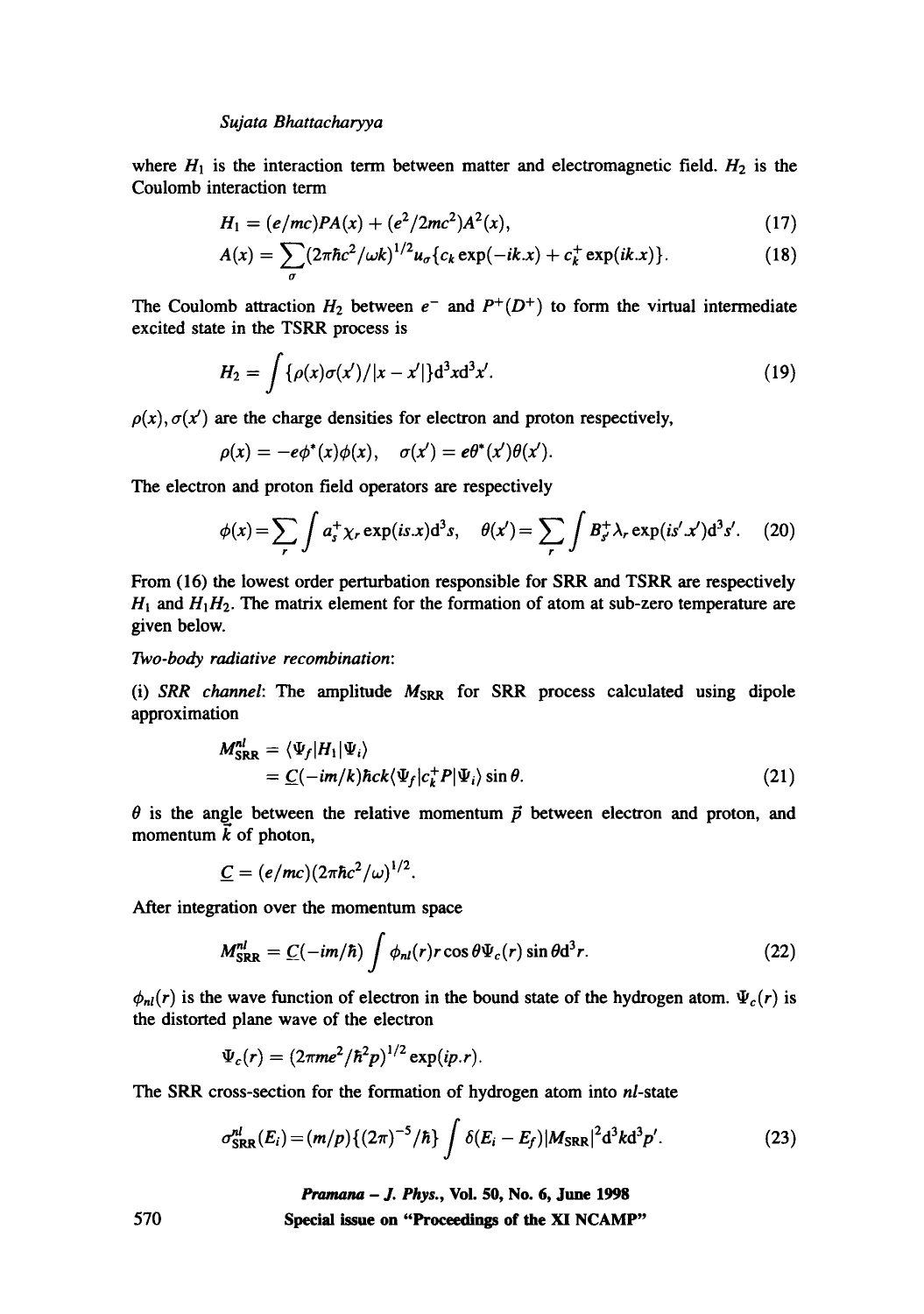#### *Field theory in atomic collision*

Cross sections are calculated for recombination into 1s,  $2s$  and  $2p$  states. The atom formation cross-section via SRR channel in ls-state is higher than that in the 2s and 2p states.

(ii) *TSRR channel. The* matrix element for the two step process is

$$
M_{\text{TSRR}} = \frac{\langle \Psi_f | H_1 | \Psi_i \rangle \langle \Psi_i | H_2 | \Psi_f \rangle}{[E_i - E_I + i\eta]}
$$

$$
= \frac{M_1^{1s} M_2^{nl}}{[E_i - E_I + i\eta]},\tag{24}
$$

where  $M_2^{nl}$  is the amplitude for Coulomb recombination into virtual intermediate state and  $M_1^{1s}$  is the spontaneous decay amplitude from the *nl* intermediate state into 1s state.

$$
M_1^{1s} - \langle \Psi_f | H_1 | \Psi_I \rangle = \underline{C}(-im/\hbar)h\nu_{nl \to 1s} \int \Psi_{1s}(r)r\cos\theta\Psi_{nl}(lr)\sin\theta d^3r, (25)
$$

$$
M_2^{nl} = \langle \Psi_I | H_2 | \Psi_i \rangle = -e^2 \delta^3 (P_i - Q_c) J_{nl}, \qquad (26)
$$

$$
J_{nl} = \int \left[ \Psi_{nl}(r) \Psi_c(r) / |r| \right] d^3r. \tag{27}
$$

The cross section for the two step radiative recombination becomes

$$
\sigma_{\text{TSRR}}^{nl}(E_i) = (2\pi/\hbar) \int \delta(E_i - E_f) (m/\hbar|p|) (2\pi)^{-5} |M_{\text{TSRR}}|^2 \mathrm{d}^3 k \mathrm{d}^3 p'
$$
  
=  $\tau_{nl \to 1s}^{-1} e^4 (2\pi)^{-3} (m/\hbar|p|) \int (E_i - E_I)^{-2} J_{nl}^2 \mathrm{d}^3 p',$  (28)

where the decay rate  $\tau_{nl \to 1s}^{-1}$  of  $nl \to 1s$  state is given by

$$
\tau_{nl \to 1s}^{-1} = (2\pi/\hbar) \int \delta(E_i - E_f) |M_1^{1s}|^2 (2\pi)^{-3} d^3k. \tag{29}
$$

At relative energies less than 1 eV, the TSRR cross section via intermediate 3p-state is **one**  order higher than that via intermediate 2p-state.

*Recombination rate:* For monochromatic beams of electron and proton with relative velocity  $v_i$ , the recombination rates  $\alpha_{\text{sr}}$  and  $\alpha_{\text{tsr}}$  via SRR channel and TSRR channel respectively are given below.

$$
\alpha_{\rm srr}=\langle \sigma_{\rm SRR}^{nl}(E_i)\cdot v_i\rangle, \quad \alpha_{\rm tsm}=\langle \sigma_{\rm TSRR}^{nl}(E_i)\cdot v_i\rangle.
$$

 $\alpha_{\text{str}}$  and  $\alpha_{\text{tsr}}$  are shown in figure 4 along with the experimental results. It is obvious from the diagram that the experimental data lie closer to the curve for the rate sum  $\alpha_{\rm{sr}} + \alpha_{\rm{tsr}}$ . As the energy increases above 10 meV,  $\alpha_{\text{tsrr}}$  dominates over  $\alpha_{\text{srr}}$ .

# **4. Conclusion**

The above two examples amply show the flexibility of QED in containing both the low and high energy collision phenomena in the atomic domain.

Unlike single ionization the IE of He depends on the charge signature of the projectile. The interference term of the TS2 amplitude with those of SU and TS1 which is

> *Pramana - J. Phys.,* **Vol. 50, No. 6, June 1998 Special issue on "Proceedings of the XI NCAMP"** 571